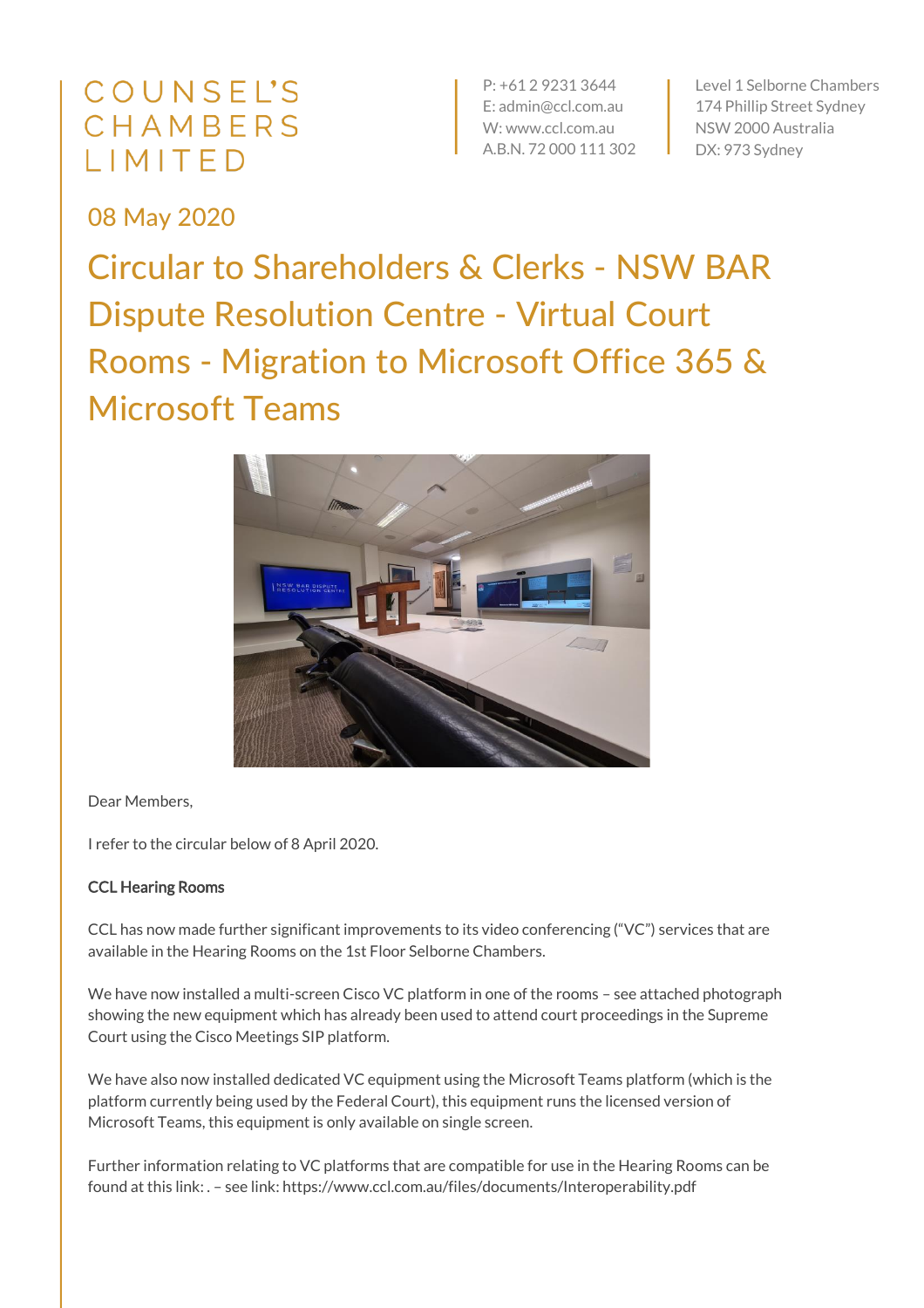As advised in my email below, Shareholders are welcome to use the rooms free of charge for multi-party VC on an ad hoc basis subject to availability. If Shareholders would like to book the rooms over multiple days then we are offering them a 10% discount on room hire rates. Further information relating to the rooms and rates can be found at this link: https://nswbardrc.com.au

As members will be aware, CCL has onsite Network Support staff available to assist with setting up the equipment in the Hearing Rooms for use to attend court proceedings and our staff have also been liaising with the technical support staff in the various courts to work to improve the systems to achieve the best results.

I also take this opportunity to remind members that CCL has introduced Cisco Webex Meetings which is now available for use on the CCL Network (available to all members using with VoIP service). Further information relating to this service and tutorials can be found in the "Webex" section at this link: https://www.ccl.com.au/services#network-documents

CCL Network staff, where possible, are also providing support and guidance, relating to desktop VC (ie: from your chambers) over multiple platforms to connect and attend Court proceedings, if you require support or information relating to VC services you should log service requests through the CCL Members Portal or by emailing support@ccl.com.au, please bear in mind that because every Member has a different setup there is only limited support that CCL can provide for desktop VC's, CCL is not providing any support for VC platforms that are not used by the Courts or CCL.

## Microsoft Office 365 and Microsoft Teams

CCL is also working closely with Quatrotech Computing so that we can fast track the migration to Microsoft Office 365 so that Microsoft Teams VC will be available to all members (subject to an additional licensing charge), we are hopeful that this upgrade will commence next week. In relation to this matter, Gary Bacon from Quatrotech Computing will be circulating clerks by Monday a list of current floor members for each floor for final verification, as well the Office 365 migration program.

In addition to the above, Gary will also be circulating information relating to various optional add-on packages (i.e. Microsoft Teams) which will be available to members after the migration is complete.

If your require any further information relating to the above information please do not hesitate to contact me.

Kind Regards, Debbie George CEO Counsel's Chambers Limited

From: Debbie George Sent: Wednesday, 8 April 2020 1:21 PM To: Shareholders & Clerks Subject: NSW BAR DISPUTE RESOLUTION CENTRE - VIRTUAL COURT ROOMS

Dear Members,

This is a reminder that CCL is able to provide a virtual courtroom style arrangement by using the commercial grade video conferencing ("VC") services in the Hearing Rooms on the 1st Floor Selborne.